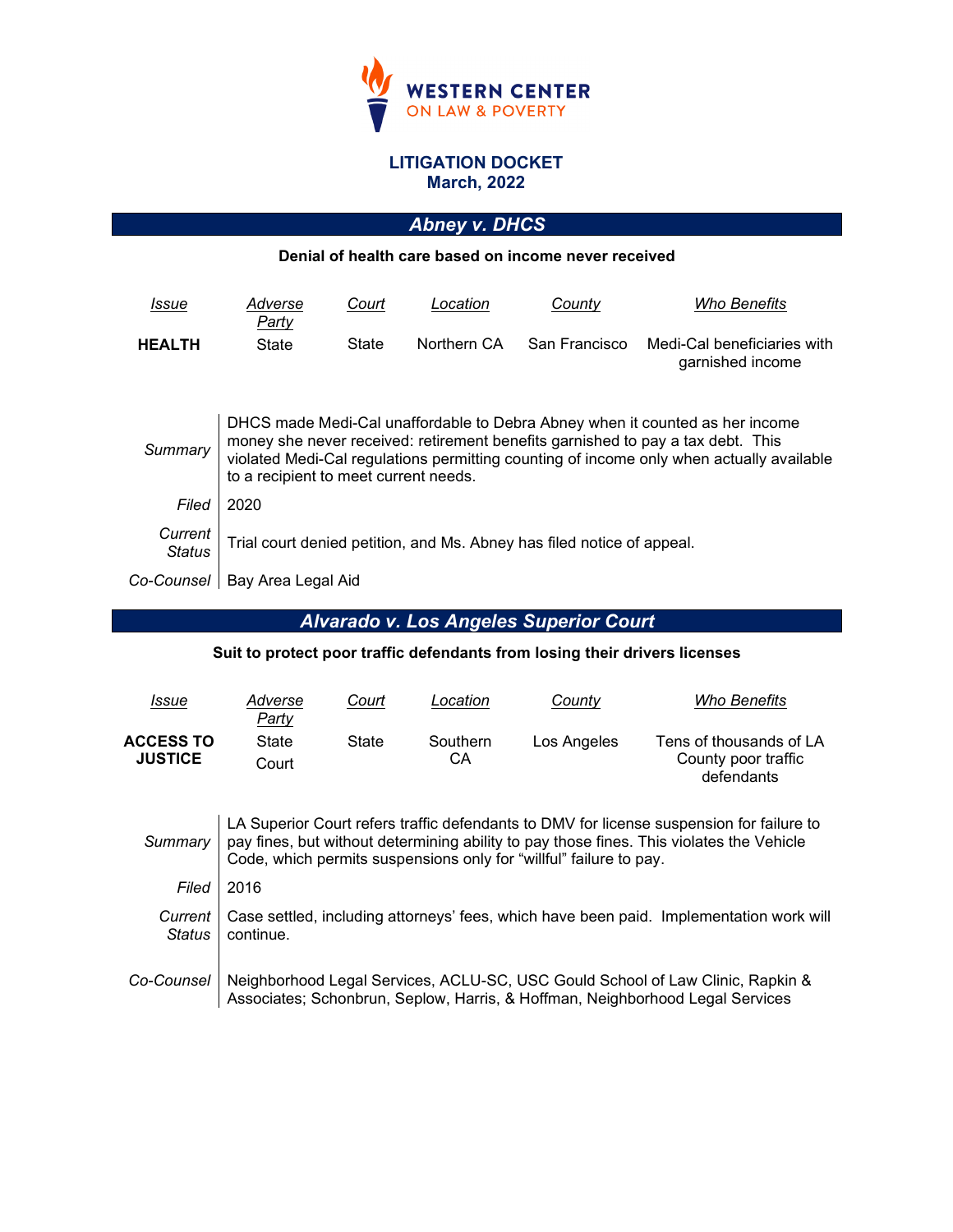### *The Apartment Association of Greater Los Angeles v. City of Los Angeles*

#### **Protecting LA eviction COVID-19 eviction moratorium**

| Issue             | Adverse<br><b>Party</b>                                                                                                                                                                                                                                                                                           | Court   | Location       | Countv                                                      | <b>Who Benefits</b>                                                                        |  |  |
|-------------------|-------------------------------------------------------------------------------------------------------------------------------------------------------------------------------------------------------------------------------------------------------------------------------------------------------------------|---------|----------------|-------------------------------------------------------------|--------------------------------------------------------------------------------------------|--|--|
| <b>HOUSING</b>    | Other                                                                                                                                                                                                                                                                                                             | Federal | Southern<br>СA | Los Angeles                                                 | Thousands of LA tenants<br>facing eviction because of<br>loss of income during<br>pandemic |  |  |
| Summary           | LA enacted ordinances prohibiting evictions for non-payment of rent related to COVID-<br>19; freezing rents for a year; and prohibiting evictions and threats of evictions for certain<br>other grounds. AAGLA sued in federal court.                                                                             |         |                |                                                             |                                                                                            |  |  |
| Filed             | 2020                                                                                                                                                                                                                                                                                                              |         |                |                                                             |                                                                                            |  |  |
| Current<br>Status | Tenant rights organizations filed a motion to intervene, which the court granted. The<br>district court denied AAGLA's motion for preliminary injunction and the Ninth<br>Circuit.affirmed. AAGLA has petitioned the Supreme Court for a writ of certiorari, and<br>both the City and Intervenors have responded. |         |                |                                                             |                                                                                            |  |  |
| Co-Counsel        |                                                                                                                                                                                                                                                                                                                   |         |                | Public Counsel; Public Interest Law Project, Susman Godfrey |                                                                                            |  |  |

# *Banda v. County of San Bernardino*

#### **Illegal barriers to receiving subsistence benefits**

| Issue<br><b>PUBLIC</b><br><b>BENEFITS</b> | Defendant<br>County                                                                                                                                                                                                                | Court<br>State | Location<br>Southern<br>CA | County<br>San Bernardino | Who Benefits<br><b>General Relief applicants</b><br>in San Bernardino County |  |  |  |
|-------------------------------------------|------------------------------------------------------------------------------------------------------------------------------------------------------------------------------------------------------------------------------------|----------------|----------------------------|--------------------------|------------------------------------------------------------------------------|--|--|--|
| Summarv                                   | San Bernardino County has erected so many barriers to access its General Relief<br>program that as of January 2020 there were fewer than 200 GR recipients in the county.<br>This lawsuit challenges many of the illegal barriers. |                |                            |                          |                                                                              |  |  |  |
| Filed                                     | 2019                                                                                                                                                                                                                               |                |                            |                          |                                                                              |  |  |  |
| Current                                   | During the course of the litigation, the County raised grants and took many of the<br>actions demanded in the complaint. The parties have now settled, with the County                                                             |                |                            |                          |                                                                              |  |  |  |

agreeing to raise grants by more than 50% over the next five years. Fee negotiations

# *Co-Counsel* Inland Counties Legal Services; Public Interest Law Project

*Status*

pending.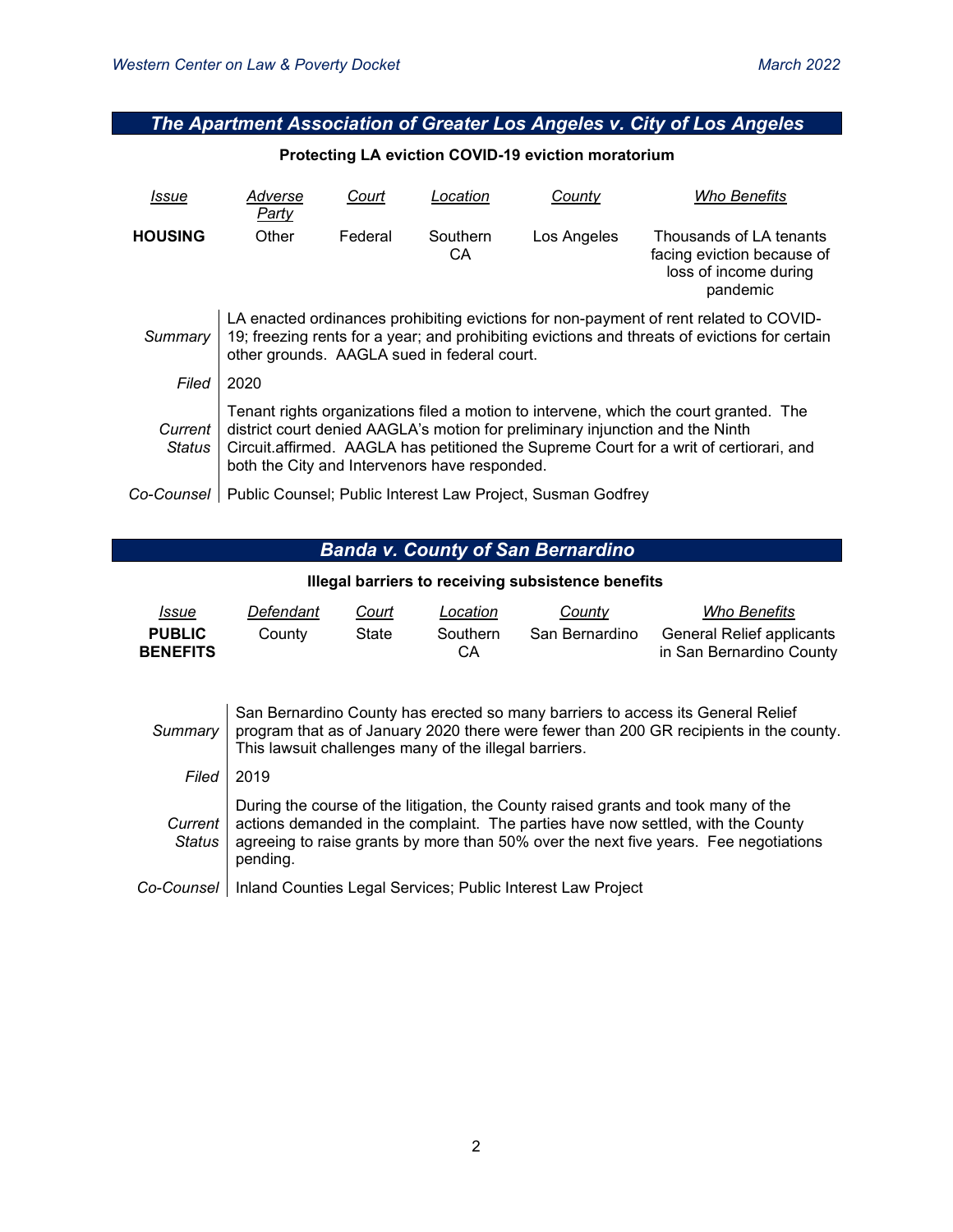### *Black Parallel School Board v. Sacramento City Unified School District*

#### **Segregating and punishing black students with disabilities**

| Issue                              | Defendant                                                                                                                                                                                                                                                        | Court   | Location    | County     | <b>Who Benefits</b>                                                   |  |  |
|------------------------------------|------------------------------------------------------------------------------------------------------------------------------------------------------------------------------------------------------------------------------------------------------------------|---------|-------------|------------|-----------------------------------------------------------------------|--|--|
| <b>ACCESS TO</b><br><b>JUSTICE</b> | Other                                                                                                                                                                                                                                                            | Federal | Northern CA | Sacramento | Black students and all<br>students with disabilities in<br>Sacramento |  |  |
| Summary                            | The Sacramento City Unified School District has effectively segregated students with<br>disabilities, particularly Black students; and disproportionately punishes Black students,<br>particularly those with disabilities. This violates state and federal law. |         |             |            |                                                                       |  |  |
| Filed                              | 2019                                                                                                                                                                                                                                                             |         |             |            |                                                                       |  |  |
| Current<br><b>Status</b>           | Suit filed and structured settlement negotiations ongoing. District has already agreed to<br>important changes.                                                                                                                                                  |         |             |            |                                                                       |  |  |
| Co-Counsel                         | Equal Justice Society; National Center for Youth Law; Disability Rights California                                                                                                                                                                               |         |             |            |                                                                       |  |  |

### *Etter v. Board of Supervisors for L.A. County*

#### **Enforcement of County's obligation to provide medical services to indigent residents.**

| <u>Issue</u>  | Defendant | Court | Location       | County      | Who Benefits                    |
|---------------|-----------|-------|----------------|-------------|---------------------------------|
| <b>HEALTH</b> | County    | State | Southern<br>CА | Los Angeles | Indigent LA County<br>residents |

| This class action enforced the County's obligation under Welfare and Institutions Code       |
|----------------------------------------------------------------------------------------------|
| section 17000 to provide medical care to indigent county residents commensurate with         |
| the person's ability to pay and to affirmatively advise patients of the availability of care |
| based on ability to pay.                                                                     |
|                                                                                              |

| Summary   In July 1987, judgment was entered pursuant to a stipulated consent decree between<br>the parties regarding the county's Ability to Pay (ATP) program that, in part, required the<br>County to provide notice to plaintiffs' counsel of proposed policy changes to ATP. The<br>consent decree was modified by the parties in 2000 to create the Outpatient Reduced-<br>Cost Simplified Application (ORSA). |
|----------------------------------------------------------------------------------------------------------------------------------------------------------------------------------------------------------------------------------------------------------------------------------------------------------------------------------------------------------------------------------------------------------------------|
|                                                                                                                                                                                                                                                                                                                                                                                                                      |

| Filed                    | 1985                                                                                                                                                                                                                                                                                             |
|--------------------------|--------------------------------------------------------------------------------------------------------------------------------------------------------------------------------------------------------------------------------------------------------------------------------------------------|
| Current<br><b>Status</b> | Monitoring work ongoing.                                                                                                                                                                                                                                                                         |
| Co-Counsel               | Pre-1996, co-counsel had been NLS-LA (formerly San Fernando Valley Neighborhood<br>Legal Services); LAFLA; ACLU and NHeLP. Dating back to at least 2011, WCLP has<br>been the only remaining plaintiff's counsel engaged in monitoring the county's<br>compliance with the permanent injunction. |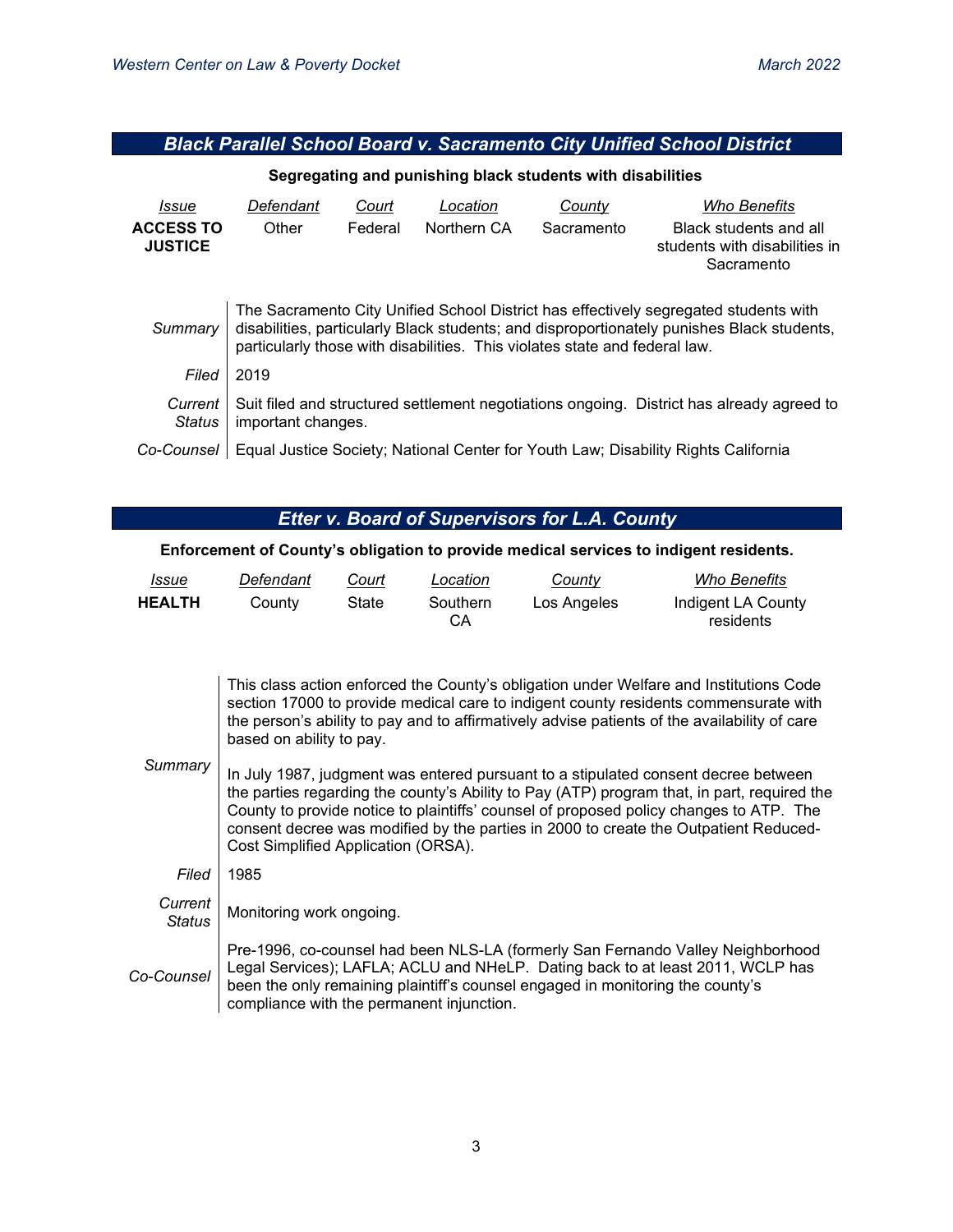|                                             |                                                                                                                                                                                                                                                                                                                                                                                                                                                            |                       | <b>Freeman v. County of Riverside</b> |                     |                                                                              |  |  |
|---------------------------------------------|------------------------------------------------------------------------------------------------------------------------------------------------------------------------------------------------------------------------------------------------------------------------------------------------------------------------------------------------------------------------------------------------------------------------------------------------------------|-----------------------|---------------------------------------|---------------------|------------------------------------------------------------------------------|--|--|
|                                             |                                                                                                                                                                                                                                                                                                                                                                                                                                                            |                       |                                       |                     | Stopping collection from parents illegally forced to pay juvenile court fees |  |  |
| Issue<br><b>ACCESS TO</b><br><b>JUSTICE</b> | Defendant<br>County<br>Other                                                                                                                                                                                                                                                                                                                                                                                                                               | Court<br><b>State</b> | Location<br>Southern<br>СA            | County<br>Riverside | Who Benefits<br>Low-income parents of<br>institutionalized minors            |  |  |
| Summary                                     | Western Center-sponsored SB 90 prohibits counties from continuing to assess parents<br>for the costs of support for their children locked up in juvenile facilities. But the<br>legislation did not address debt collection, and some counties, including Riverside,<br>continued to seek collection against parents. Riverside's practice was illegal because it<br>did not consider ability to pay and the County did not secure necessary court orders. |                       |                                       |                     |                                                                              |  |  |
| Filed                                       | 2020                                                                                                                                                                                                                                                                                                                                                                                                                                                       |                       |                                       |                     |                                                                              |  |  |
| Current<br><b>Status</b>                    | After pre-litigation claim filed, Riverside stopped collection efforts. Remaining issue is<br>whether the County may be forced to reimburse parents for previous collections.<br>Complaint was amended, County sought dismissal, and court allowed most of the<br>complaint to proceed. The court granted plaintiffs' motion for class certification,<br>prompting settlement negotiations                                                                 |                       |                                       |                     |                                                                              |  |  |
| Co-Counsel                                  | National Center for Youth Law                                                                                                                                                                                                                                                                                                                                                                                                                              |                       |                                       |                     |                                                                              |  |  |

# *Grupo Comunitario v. Harmony Communities*

#### **Illegal closure and planned conversion of mobilehome park**

| Issue          | Defendant | Court | Location       | Countv | Who Benefits                    |
|----------------|-----------|-------|----------------|--------|---------------------------------|
| <b>HOUSING</b> | Other     | State | Southern<br>CА | Fresno | Low-income mobilehome<br>owners |

| Summary                  | After taking over a mobilehome park lived in by a largely Mixteco community, a park<br>owner raised rents by 50% and began threatening evictions for drying clothes outside,<br>locking gates at night, and similar purported violations of park rules. These actions<br>violate the Mobilehome Residency Law and other statutes. |
|--------------------------|-----------------------------------------------------------------------------------------------------------------------------------------------------------------------------------------------------------------------------------------------------------------------------------------------------------------------------------|
| Filed I                  | 2019                                                                                                                                                                                                                                                                                                                              |
| Current<br><b>Status</b> | Court denied preliminary injunction against retaliatory rent increases and other<br>harassing actions. Court also overruled demurrer and denied motion to strike; discovery<br>ongoing.                                                                                                                                           |
|                          | 0 - Causaal I California Dural Lagal Assistance: Marriagn 9 Farcetor                                                                                                                                                                                                                                                              |

#### Co-Counsel | California Rural Legal Assistance; Morrison & Forester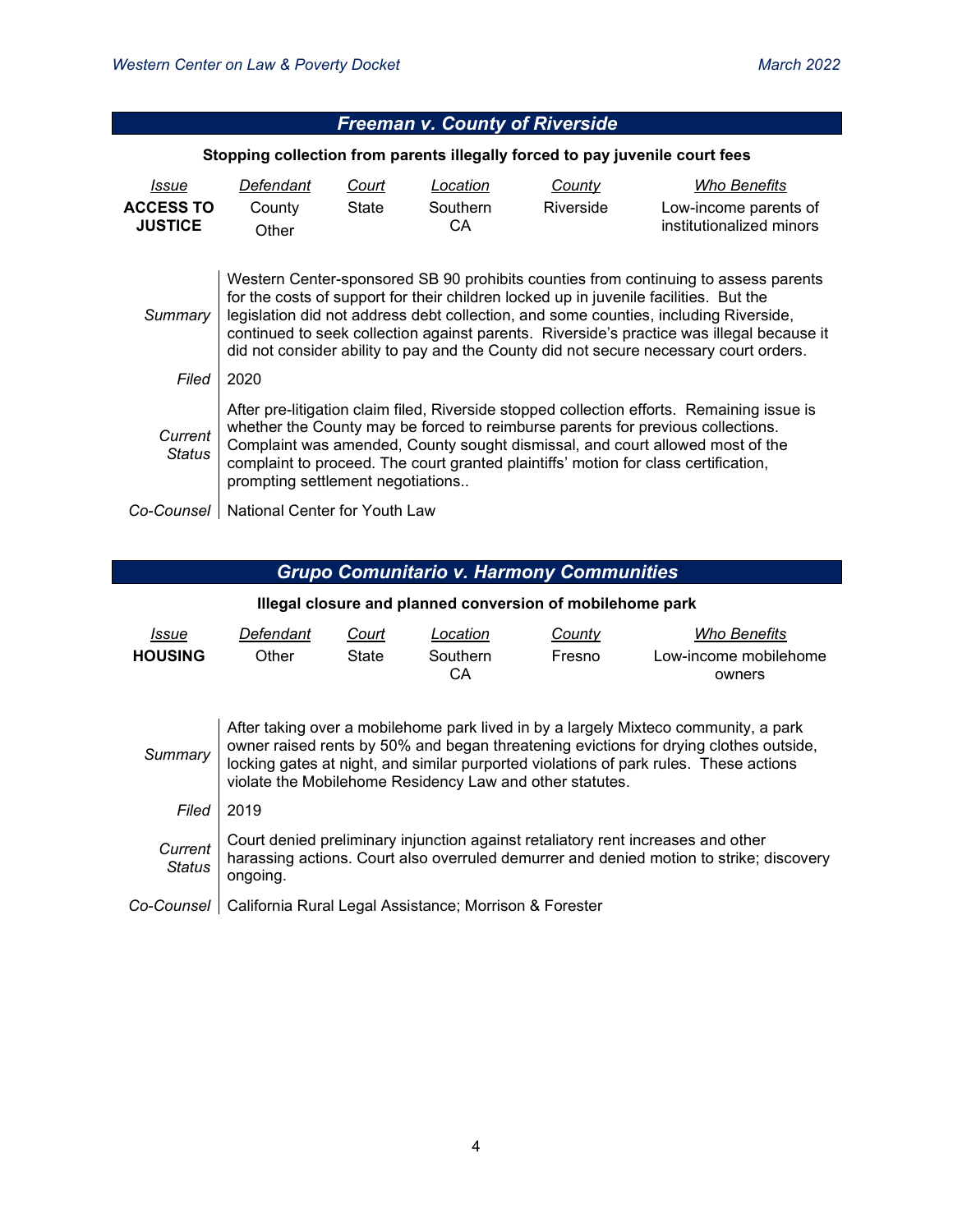| <b>Hepner v. County of Santa Clara</b>                          |                                                                                                                                                                                                                                                                                                                                                                                         |                |                                          |                       |                                                                          |  |  |
|-----------------------------------------------------------------|-----------------------------------------------------------------------------------------------------------------------------------------------------------------------------------------------------------------------------------------------------------------------------------------------------------------------------------------------------------------------------------------|----------------|------------------------------------------|-----------------------|--------------------------------------------------------------------------|--|--|
| Suit to require hospitals to offer discount and charity pricing |                                                                                                                                                                                                                                                                                                                                                                                         |                |                                          |                       |                                                                          |  |  |
| Issue<br><b>HEALTH</b>                                          | Defendant<br>County                                                                                                                                                                                                                                                                                                                                                                     | Court<br>State | Location<br>Northern CA                  | County<br>Santa Clara | Who Benefits<br>Low income hospital<br>patients in Santa Clara<br>County |  |  |
| Summary                                                         | The Hospital Fair Pricing Policies Act requires hospital to limit charges to patients under<br>350% of the poverty line to the amount that the hospital would receive from government<br>programs such as Medi-Cal. A county hospital has violated that statute by over-<br>charging petitioners and others, without notifying them of their potential eligibility for<br>charity care. |                |                                          |                       |                                                                          |  |  |
| Filed                                                           |                                                                                                                                                                                                                                                                                                                                                                                         |                | 2019 (Western Center associated in 2021) |                       |                                                                          |  |  |
| Current<br>Status                                               | Discovery and settlement negotiations ongoing.                                                                                                                                                                                                                                                                                                                                          |                |                                          |                       |                                                                          |  |  |
| Co-Counsel                                                      | Consumer Law Center, Inc.                                                                                                                                                                                                                                                                                                                                                               |                |                                          |                       |                                                                          |  |  |

# *Hunger Action Los Angeles v. County of Los Angeles*

### **Suit to require county to timely provide emergency food aid**

| Issue                            | Defendant                                                                                                                                                                                                                                                                                                                                                                                                     | Court | Location       | County      | <b>Who Benefits</b>                                                                  |  |  |
|----------------------------------|---------------------------------------------------------------------------------------------------------------------------------------------------------------------------------------------------------------------------------------------------------------------------------------------------------------------------------------------------------------------------------------------------------------|-------|----------------|-------------|--------------------------------------------------------------------------------------|--|--|
| <b>PUBLIC</b><br><b>BENEFITS</b> | County                                                                                                                                                                                                                                                                                                                                                                                                        | State | Southern<br>СA | Los Angeles | Very low income<br>applicants for emergency<br>food aid in LA County                 |  |  |
| Summary                          | LA County is violating state law, which requires that emergency CalFresh (formerly food<br>stamps) benefits be provided within three days for applicants who are extremely low<br>income and resources or cannot meet their monthly housing expense. During the<br>Summer of 2021, more than half of all applicants were forced to wait beyond the three-<br>day deadline for the County to provide benefits. |       |                |             |                                                                                      |  |  |
| Filed                            | 2021                                                                                                                                                                                                                                                                                                                                                                                                          |       |                |             |                                                                                      |  |  |
| Current<br>Status                |                                                                                                                                                                                                                                                                                                                                                                                                               |       |                |             | Suit and motion for preliminary injunction filed. Settlement negotiations ongoing.   |  |  |
| Co-Counsel                       | Gump                                                                                                                                                                                                                                                                                                                                                                                                          |       |                |             | Neighborhood Legal Services of Los Angeles County; Public Interest Law Project; Akin |  |  |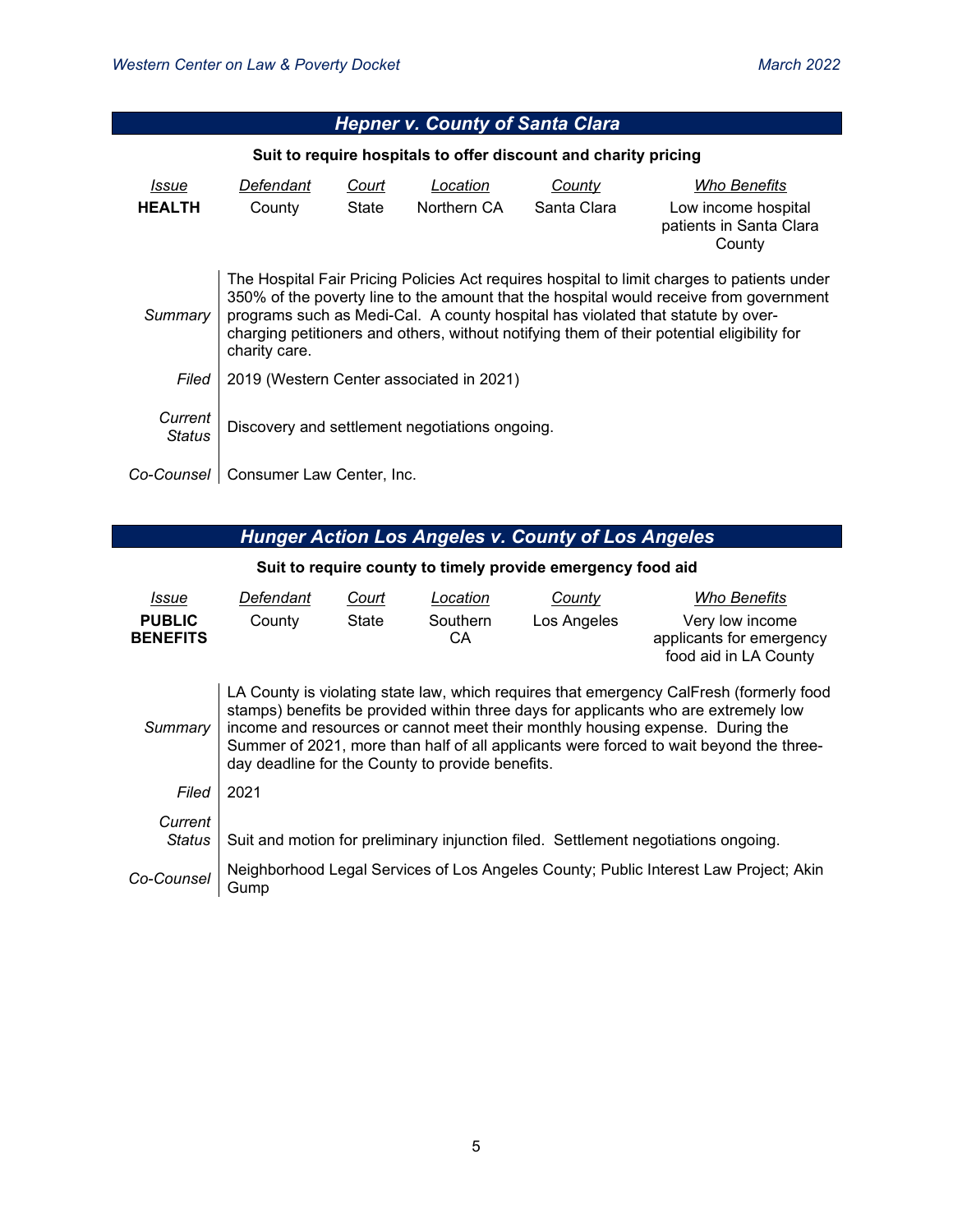| <b>Huntington Beach v. State of California</b>                                                                                                                                                                                              |                                                                                                                                                                                                                                                                                                                       |                |                            |                       |                                                 |  |  |
|---------------------------------------------------------------------------------------------------------------------------------------------------------------------------------------------------------------------------------------------|-----------------------------------------------------------------------------------------------------------------------------------------------------------------------------------------------------------------------------------------------------------------------------------------------------------------------|----------------|----------------------------|-----------------------|-------------------------------------------------|--|--|
|                                                                                                                                                                                                                                             | Intervention to protect affordable housing legislation                                                                                                                                                                                                                                                                |                |                            |                       |                                                 |  |  |
| Issue<br><b>HOUSING</b>                                                                                                                                                                                                                     | Defendant<br>City                                                                                                                                                                                                                                                                                                     | Court<br>State | Location<br>Southern<br>CA | County<br>Los Angeles | Who Benefits<br>Low-income tenants<br>statewide |  |  |
| After Western Center-sponsored legislation made affordable housing protections<br>applicable to charter cities, Huntington Beach sued, arguing this was a violation of<br>Summary  <br>charter cities' rights to home rule on local issues. |                                                                                                                                                                                                                                                                                                                       |                |                            |                       |                                                 |  |  |
| Filed                                                                                                                                                                                                                                       | 2019                                                                                                                                                                                                                                                                                                                  |                |                            |                       |                                                 |  |  |
| Current I<br>Status                                                                                                                                                                                                                         | The trial court granted our motion to intervene on behalf of two advocacy groups.<br>Following briefing and argument, court ruled in our favor, upholding the legislation. The<br>court also denied the City's motion to strike our costs memorandum. The court<br>awarded attorneys' fees and the City has appealed. |                |                            |                       |                                                 |  |  |
| Co-Counsel                                                                                                                                                                                                                                  | <b>CRLA Foundation</b>                                                                                                                                                                                                                                                                                                |                |                            |                       |                                                 |  |  |

# *Katie A. v. Bonta*

#### **Mental health services for foster care children**

| <u>Issue</u>  | Defendant | Court   | Location       | County      | <b>Who Benefits</b>                   |
|---------------|-----------|---------|----------------|-------------|---------------------------------------|
| <b>HEALTH</b> | State     | Federal | Southern<br>СA | Los Angeles | Foster care children in<br>California |

| Summary           | This class action was filed in 2001 in federal court against State officials and Los<br>Angeles County challenging the lack of mental health treatment outside of institutions<br>afforded to foster children under the Medi-Cal program. Plaintiffs settled with the<br>County, though monitoring the settlement is ongoing. The parties have agreed on<br>conditions for exit from agreement.                              |
|-------------------|------------------------------------------------------------------------------------------------------------------------------------------------------------------------------------------------------------------------------------------------------------------------------------------------------------------------------------------------------------------------------------------------------------------------------|
|                   | In 2007, the Ninth Circuit held that the State must provide a broad range of mental<br>health treatment to foster children under the Medi-Cal program. At the same time, the<br>court reversed a preliminary injunction that required provision of wraparound services<br>and therapeutic foster care. Katie A. v. Bonta, 481 F.3d 1150 (9th Cir. 2007).                                                                     |
| Filed             | 2001                                                                                                                                                                                                                                                                                                                                                                                                                         |
|                   | The parties reached a settlement agreement, which was approved December 5, 2011.<br>Agreement includes \$3.75 million in attorneys' fees for all counsel. Fees have been<br>paid in full.                                                                                                                                                                                                                                    |
| Current<br>Status | While the court no longer has jurisdiction over the case against the state,<br>implementation work remains on LA County issues. The County announced plans to<br>seek an end to court jurisdiction. The District Court rejected the County's attempt to<br>unilaterally fire the outside panel of experts which has been overseeing County<br>compliance, but the County then filed a Rule 60(b) motion to end jurisdiction. |
|                   | Tentative settlement reached after mediation, including attorneys' fees. It awaits court<br>approval.                                                                                                                                                                                                                                                                                                                        |
| Co-Counsel        | Bazelon Center for Mental Health Law, Public Counsel, National Health Law Program                                                                                                                                                                                                                                                                                                                                            |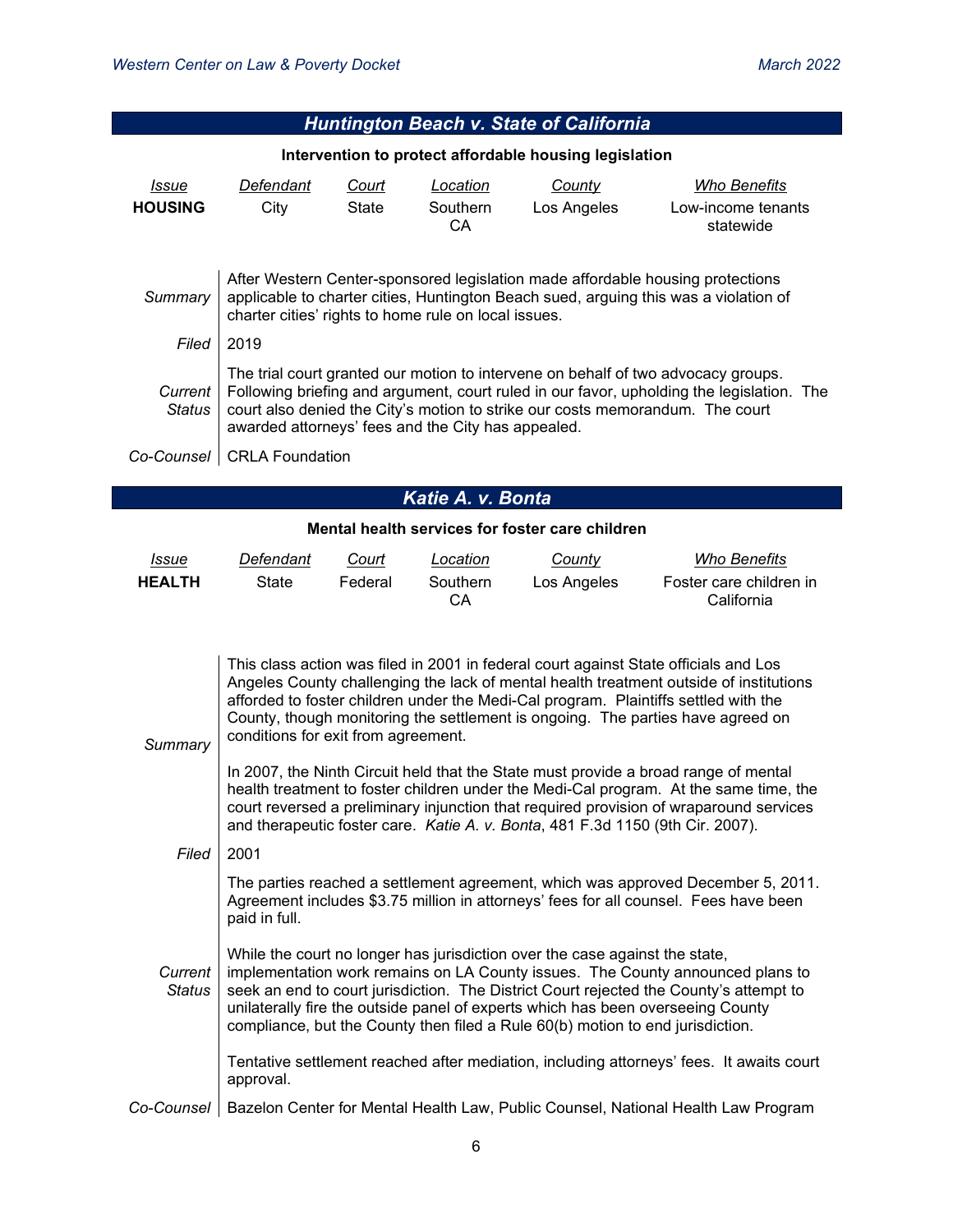|                                                          |                                                                                                                                                                                                                                                                                                                                                                                                                                                                                                                                                                                       |         | La Clinica V. Trump |               |                                                                                |  |  |  |
|----------------------------------------------------------|---------------------------------------------------------------------------------------------------------------------------------------------------------------------------------------------------------------------------------------------------------------------------------------------------------------------------------------------------------------------------------------------------------------------------------------------------------------------------------------------------------------------------------------------------------------------------------------|---------|---------------------|---------------|--------------------------------------------------------------------------------|--|--|--|
| Punishing immigrants for receiving government assistance |                                                                                                                                                                                                                                                                                                                                                                                                                                                                                                                                                                                       |         |                     |               |                                                                                |  |  |  |
| <i>Issue</i>                                             | Defendant                                                                                                                                                                                                                                                                                                                                                                                                                                                                                                                                                                             | Court   | Location            | <b>County</b> | Who Benefits                                                                   |  |  |  |
| <b>PUBLIC</b><br><b>BENEFITS</b>                         | Federal                                                                                                                                                                                                                                                                                                                                                                                                                                                                                                                                                                               | Federal | Northern CA         | San Francisco | Immigrants who receive<br>any government aid                                   |  |  |  |
| <b>HEALTH</b>                                            |                                                                                                                                                                                                                                                                                                                                                                                                                                                                                                                                                                                       |         |                     |               |                                                                                |  |  |  |
| Summary                                                  | Federal statutes permit the government to deny immigrants the right to change<br>immigration status if they are "public charges." For many decades, this has been<br>interpreted only to exclude people totally reliant on government aid. The Administration<br>enacted a new regulation punishing immigrants who, for any of three out of 36 months,<br>have used any means-tested government assistance, including Medicaid and Section 8<br>housing.                                                                                                                              |         |                     |               |                                                                                |  |  |  |
| Filed                                                    | 2019                                                                                                                                                                                                                                                                                                                                                                                                                                                                                                                                                                                  |         |                     |               |                                                                                |  |  |  |
| Current<br><b>Status</b>                                 | District court in related lawsuits brought by cities and State of California, issued<br>preliminary injunction that has since been stayed by the Ninth Circuit. In our case, the<br>court denied relief on the ground that the non-profit organizations we represent are not<br>in the "zone of interest" under the APA. Government motion to dismiss granted in part<br>and denied in part. Public charge rules has been rescinded, but case has not been<br>dismissed because of attempts by Texas and other states to intervene in litigation<br>elsewhere and resurrect the rule. |         |                     |               |                                                                                |  |  |  |
| Co-Counsel                                               | Olson                                                                                                                                                                                                                                                                                                                                                                                                                                                                                                                                                                                 |         |                     |               | National Immigration Law Center; National Health Law Program; Munger, Tolles & |  |  |  |

# *La Clinica v. Trump*

# *Legal Aid Society of San Mateo County v. Department of Finance*

| Refusal to honor contract to fund affordable housing |  |  |  |
|------------------------------------------------------|--|--|--|
|------------------------------------------------------|--|--|--|

| Issue             | Defendant                                                                                                                                                                                                                                                                                                                                                                            | Court | Location    | County     | <b>Who Benefits</b>                                                                   |  |  |  |
|-------------------|--------------------------------------------------------------------------------------------------------------------------------------------------------------------------------------------------------------------------------------------------------------------------------------------------------------------------------------------------------------------------------------|-------|-------------|------------|---------------------------------------------------------------------------------------|--|--|--|
| <b>HOUSING</b>    | State                                                                                                                                                                                                                                                                                                                                                                                | State | Northern CA | Sacramento | Low income Redwood<br>residents and possibly low<br>income people throughout<br>State |  |  |  |
| Summary           | Legal Aid Society reached agreement with city to fund affordable housing as required<br>by redevelopment statute. With dissolution of redevelopment agencies, only recognized<br>obligations may be funded. Department of Finance refuses to recognize agreement as<br>enforceable.                                                                                                  |       |             |            |                                                                                       |  |  |  |
| Filed             | 2013                                                                                                                                                                                                                                                                                                                                                                                 |       |             |            |                                                                                       |  |  |  |
| Current<br>Status | Suit filed against Department of Finance to require recognition of agreement as<br>enforceable. After briefing and argument, court ruled against Legal Aid Society, which<br>appealed. Five years after briefing was completed, Court of Appeal ruled in our favor in<br>a published opinion. The trial court awarded attorneys' fees and the Department of<br>Finance has appealed. |       |             |            |                                                                                       |  |  |  |
| Co-Counsel        | Public Interest Law Project                                                                                                                                                                                                                                                                                                                                                          |       |             |            |                                                                                       |  |  |  |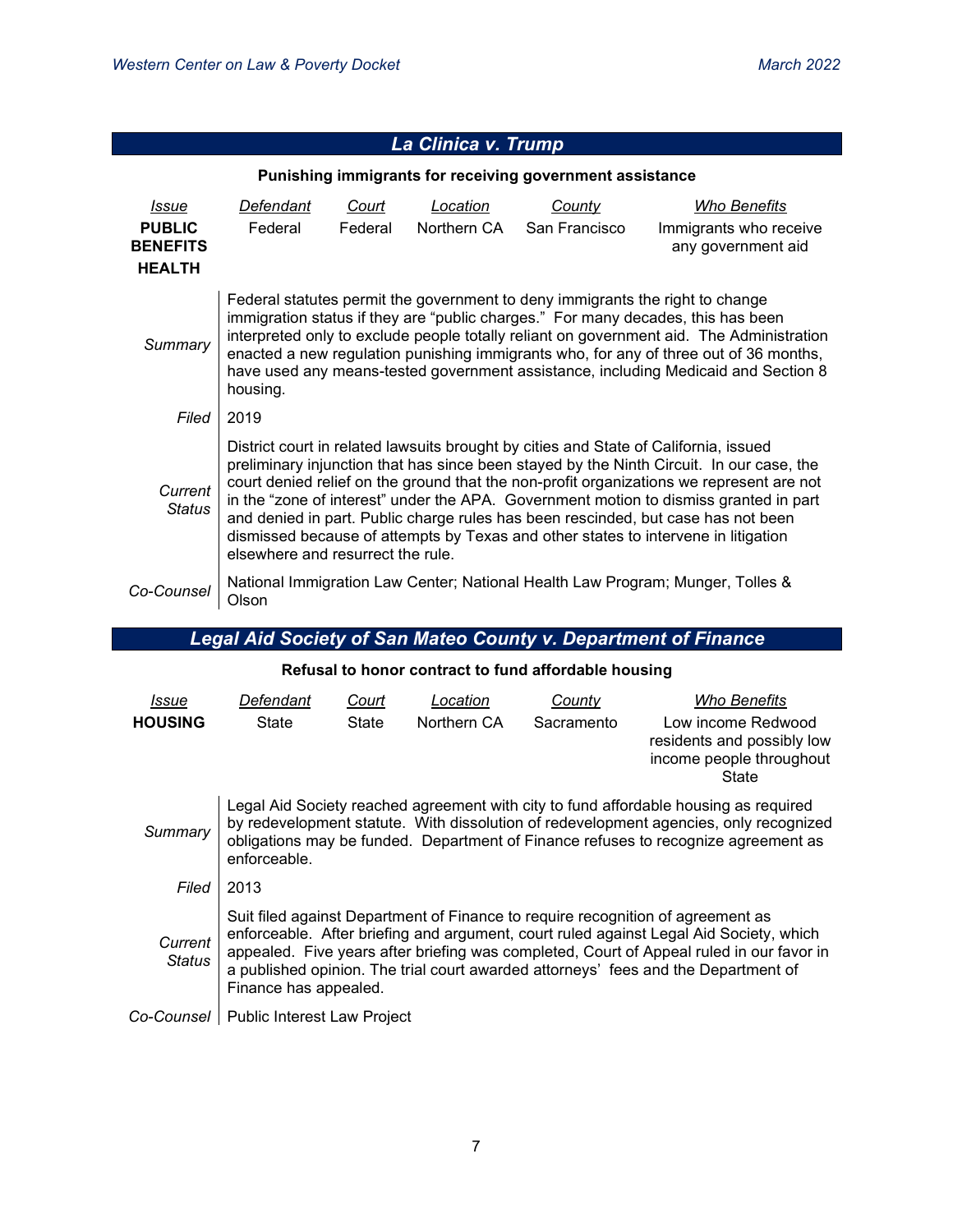|                                           | <b>Lilley v. County of Alameda</b>                                                                                                                                                                                                                                                                                     |                                                                                                                                                                                                                                                                                                                                                                                       |                                                                         |         |                                            |  |  |
|-------------------------------------------|------------------------------------------------------------------------------------------------------------------------------------------------------------------------------------------------------------------------------------------------------------------------------------------------------------------------|---------------------------------------------------------------------------------------------------------------------------------------------------------------------------------------------------------------------------------------------------------------------------------------------------------------------------------------------------------------------------------------|-------------------------------------------------------------------------|---------|--------------------------------------------|--|--|
| Illegal delays in providing food benefits |                                                                                                                                                                                                                                                                                                                        |                                                                                                                                                                                                                                                                                                                                                                                       |                                                                         |         |                                            |  |  |
| Issue                                     | Defendant                                                                                                                                                                                                                                                                                                              | Court                                                                                                                                                                                                                                                                                                                                                                                 | Location                                                                | County  | <b>Who Benefits</b>                        |  |  |
| <b>PUBLIC</b><br><b>BENEFITS</b>          | County                                                                                                                                                                                                                                                                                                                 | Federal                                                                                                                                                                                                                                                                                                                                                                               | Northern CA                                                             | Alameda | Food stamp applicants in<br>Alameda County |  |  |
| Summary                                   | Despite a requirement in federal law to determine applications for food stamps within 30<br>days, Alameda County has a backlog of more than 10,000 applicants. Plaintiffs<br>contend this violates federal law.                                                                                                        |                                                                                                                                                                                                                                                                                                                                                                                       |                                                                         |         |                                            |  |  |
| Filed                                     | 2015                                                                                                                                                                                                                                                                                                                   |                                                                                                                                                                                                                                                                                                                                                                                       |                                                                         |         |                                            |  |  |
| Current<br><b>Status</b>                  | Court issued permanent injunction in favor of plaintiffs and fee award pursuant to<br>stipulation, and fees have been paid. The County, having achieved greater than 99%<br>timeliness, successfully moved to vacate the injunction. Monitoring continues.                                                             |                                                                                                                                                                                                                                                                                                                                                                                       |                                                                         |         |                                            |  |  |
| Co-counsel                                | Public Interest Law Project, Pillsbury                                                                                                                                                                                                                                                                                 |                                                                                                                                                                                                                                                                                                                                                                                       |                                                                         |         |                                            |  |  |
|                                           |                                                                                                                                                                                                                                                                                                                        |                                                                                                                                                                                                                                                                                                                                                                                       | <b>Mankinen v. County of Orange</b>                                     |         |                                            |  |  |
|                                           |                                                                                                                                                                                                                                                                                                                        |                                                                                                                                                                                                                                                                                                                                                                                       | Wholesale Illegalities in General Relief Program                        |         |                                            |  |  |
| Issue                                     | Defendant                                                                                                                                                                                                                                                                                                              | Court                                                                                                                                                                                                                                                                                                                                                                                 | Location                                                                | County  | <b>Who Benefits</b>                        |  |  |
| <b>PUBLIC</b><br><b>BENEFITS</b>          | County                                                                                                                                                                                                                                                                                                                 | State                                                                                                                                                                                                                                                                                                                                                                                 | Southern<br>CА                                                          | Orange  | Indigent residents in<br>Orange County     |  |  |
|                                           |                                                                                                                                                                                                                                                                                                                        |                                                                                                                                                                                                                                                                                                                                                                                       |                                                                         |         |                                            |  |  |
| Summary                                   | For years, Orange County systematically excluded applicants from its General Relief<br>program through hostile attitudes, burdensome and unnecessary requests for<br>information, and other barriers. Plaintiffs' counsel confronted the County and after 11<br>months reached an agreement on reforms to the program. |                                                                                                                                                                                                                                                                                                                                                                                       |                                                                         |         |                                            |  |  |
| Filed                                     | 2012                                                                                                                                                                                                                                                                                                                   |                                                                                                                                                                                                                                                                                                                                                                                       |                                                                         |         |                                            |  |  |
| Current<br><b>Status</b>                  |                                                                                                                                                                                                                                                                                                                        | As part of the agreement, plaintiffs filed a class action, and then asked the court to<br>approve the settlement agreement. The court did so. The agreement raises the GR<br>grant; amends dozens of objectionable aspects of the program; and adds<br>accommodations for applicants and recipients with disabilities. Fees were negotiated<br>and paid. Implementation work ongoing. |                                                                         |         |                                            |  |  |
| Co-Counsel I                              |                                                                                                                                                                                                                                                                                                                        |                                                                                                                                                                                                                                                                                                                                                                                       | Public Interest Law Project; Disability Rights Education & Defense Fund |         |                                            |  |  |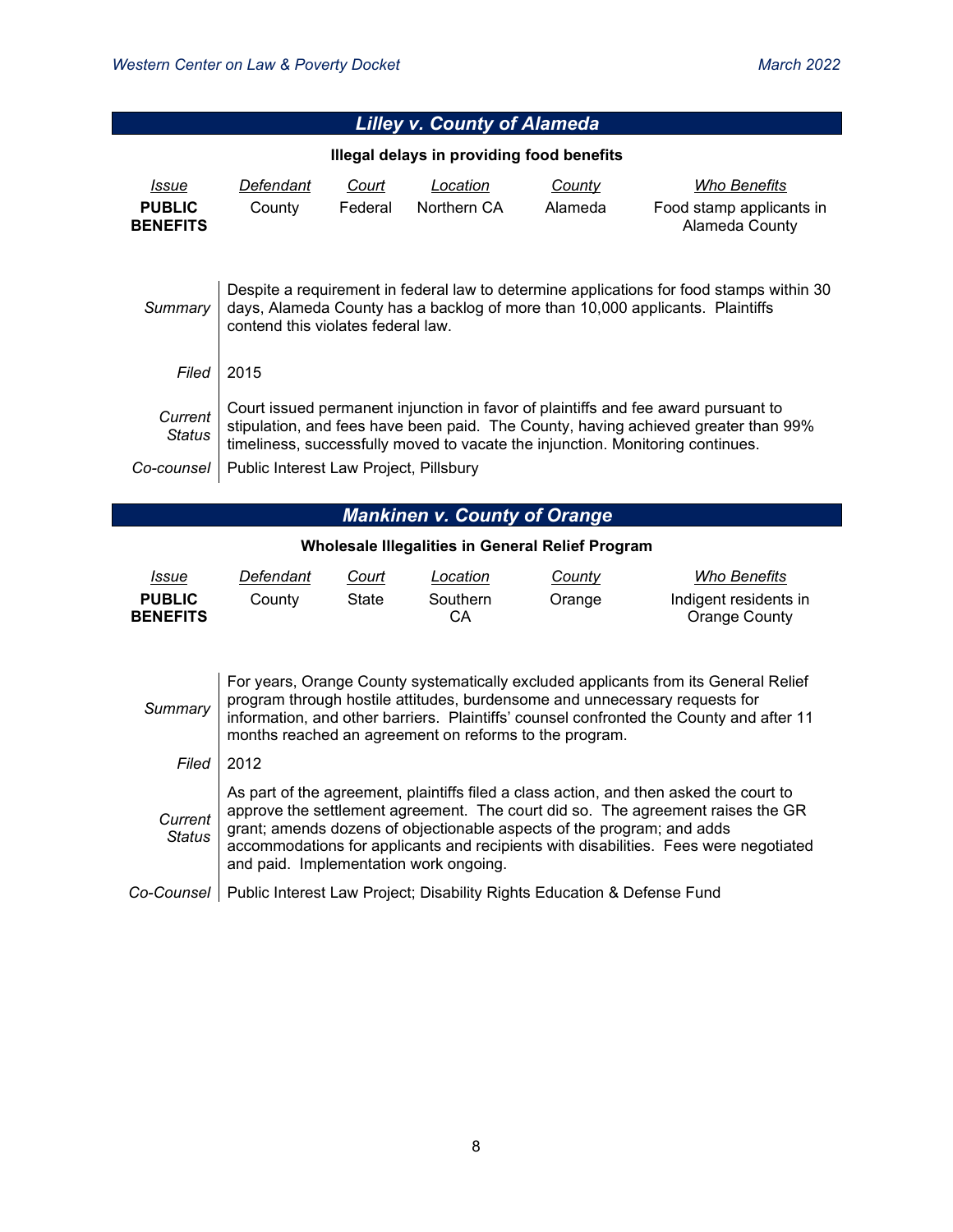| <b>Martinson v. County of Humboldt</b>                                                                                                                                                          |                                                                                                                                                                                                                                                                                                                                                                                            |                |                                                                     |                           |                                     |  |  |  |
|-------------------------------------------------------------------------------------------------------------------------------------------------------------------------------------------------|--------------------------------------------------------------------------------------------------------------------------------------------------------------------------------------------------------------------------------------------------------------------------------------------------------------------------------------------------------------------------------------------|----------------|---------------------------------------------------------------------|---------------------------|-------------------------------------|--|--|--|
| Tearing down housing for jail parking lot without paying reloaction benefits                                                                                                                    |                                                                                                                                                                                                                                                                                                                                                                                            |                |                                                                     |                           |                                     |  |  |  |
| Issue<br><b>HOUSING</b>                                                                                                                                                                         | Defendant<br>County                                                                                                                                                                                                                                                                                                                                                                        | Court<br>State | Location<br>Northern CA                                             | County<br><b>Humboldt</b> | Who Benefits<br>Tenants in Humboldt |  |  |  |
| County cut a deal to buy a low-income apartment complex to tear down and expand<br>parking for a jail. The County has failed to comply with its statutory relocation<br>Summary<br>obligations. |                                                                                                                                                                                                                                                                                                                                                                                            |                |                                                                     |                           |                                     |  |  |  |
| Filed                                                                                                                                                                                           | 2019                                                                                                                                                                                                                                                                                                                                                                                       |                |                                                                     |                           |                                     |  |  |  |
| Current<br><b>Status</b>                                                                                                                                                                        | The County decided not to go ahead with the purchase, but claimed it owed no<br>obligation to tenants who moved out as a result of the jail expansion plans. Settlement<br>on the merits reached requiring County to comply with relocation laws and to pay<br>damages to tenants. A fee settlement was reached, and fees have been paid. This<br>case will not appear on the next Docket. |                |                                                                     |                           |                                     |  |  |  |
| Co-Counsel                                                                                                                                                                                      |                                                                                                                                                                                                                                                                                                                                                                                            |                | Legal Services of Northern California; Disability Rights California |                           |                                     |  |  |  |

### *Padres Buscando el Cambio v. Harbor Regional Center*

#### **Challenge to racial discrimination in provision of regional center services**

| <u>Issue</u>  | Defendant       | Court | Location              | County | Who Benefits                                       |
|---------------|-----------------|-------|-----------------------|--------|----------------------------------------------------|
| <b>HEALTH</b> | Other.<br>State | State | Southern<br><b>CA</b> |        | Latinx familes needing<br>regional center services |

| Summary        | Harbor Regional Center spends far less money on services for Latinx individuals with<br>developmental disabilities than for white individuals, and engages in discriminatory<br>practices. This violates statutes prohibiting racial discrimination in the provision of<br>government-funded services. |
|----------------|--------------------------------------------------------------------------------------------------------------------------------------------------------------------------------------------------------------------------------------------------------------------------------------------------------|
| Filed          | 2021                                                                                                                                                                                                                                                                                                   |
| C <sub>1</sub> |                                                                                                                                                                                                                                                                                                        |

*Current*  Suit filed and discovery ongoing..

*Co-Counsel* Disability Rights California; Akin Gump.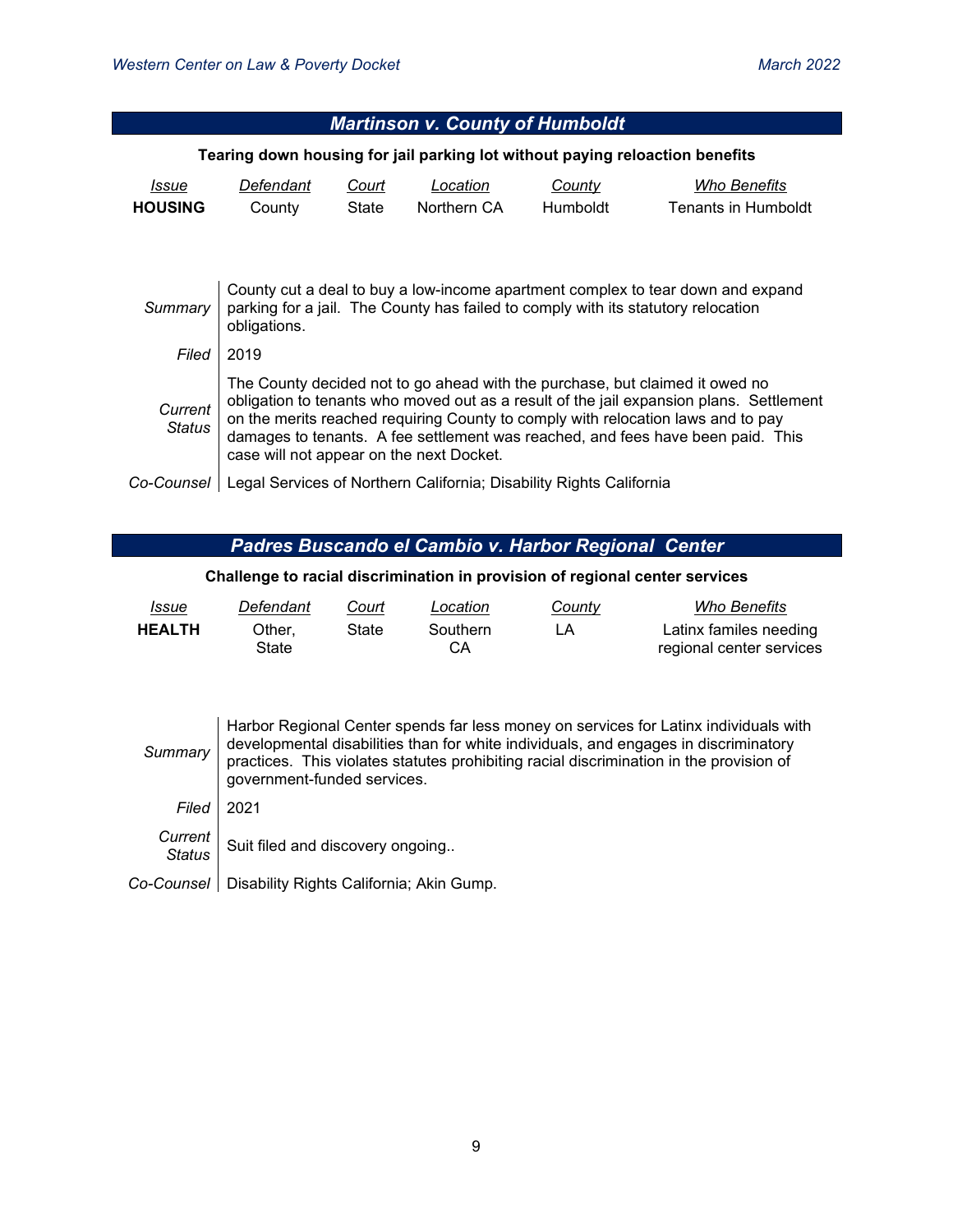| Rivera v. Douglas |                                                                                                                                                                                                                                                                                                                                                                                                                                                                                                                             |              |                                                  |         |                                                                               |  |  |  |
|-------------------|-----------------------------------------------------------------------------------------------------------------------------------------------------------------------------------------------------------------------------------------------------------------------------------------------------------------------------------------------------------------------------------------------------------------------------------------------------------------------------------------------------------------------------|--------------|--------------------------------------------------|---------|-------------------------------------------------------------------------------|--|--|--|
|                   |                                                                                                                                                                                                                                                                                                                                                                                                                                                                                                                             |              | Relief for Medi-Cal applicants caught in backlog |         |                                                                               |  |  |  |
| <i>Issue</i>      | Defendant<br><b>Who Benefits</b><br>Court<br>Location<br><u>County</u>                                                                                                                                                                                                                                                                                                                                                                                                                                                      |              |                                                  |         |                                                                               |  |  |  |
| <b>HEALTH</b>     | <b>State</b>                                                                                                                                                                                                                                                                                                                                                                                                                                                                                                                | <b>State</b> | Northern CA                                      | Alameda | All Medi-Cal applicants                                                       |  |  |  |
|                   |                                                                                                                                                                                                                                                                                                                                                                                                                                                                                                                             |              |                                                  |         |                                                                               |  |  |  |
| Summary           | Hundreds of thousands of Medi-Cal applicants were caught in a backlog when this suit<br>was filed, waiting weeks or months after the state law 45-day deadline to decide<br>applications.                                                                                                                                                                                                                                                                                                                                   |              |                                                  |         |                                                                               |  |  |  |
| Filed             | 2014                                                                                                                                                                                                                                                                                                                                                                                                                                                                                                                        |              |                                                  |         |                                                                               |  |  |  |
|                   | Backlog has been reduced and in response to preliminary injunction motion State has<br>adopted procedures providing services to many applicants pending application<br>determinations.                                                                                                                                                                                                                                                                                                                                      |              |                                                  |         |                                                                               |  |  |  |
| Current<br>Status | The trial court issued a writ on the main issues and entered judgment for petitioners.<br>The Court of Appeal reversed on June 27, 2019, but the Supreme Court granted review<br>on October 9. After briefing was completed, Supreme Court, on July 8 issued an order<br>transferring the matter back to the Court of Appeal in light of the Department's<br>concession on the two issues presented. Favorable settlement reached, fees have<br>been paid, and final judgment entered. Case will not appear on next Docket. |              |                                                  |         |                                                                               |  |  |  |
| Co-Counsel        | Neighborhood Legal Services; NHeLP                                                                                                                                                                                                                                                                                                                                                                                                                                                                                          |              |                                                  |         | Bay Area Legal Aid; Central CA Legal Services; Multiforum Advocacy Solutions; |  |  |  |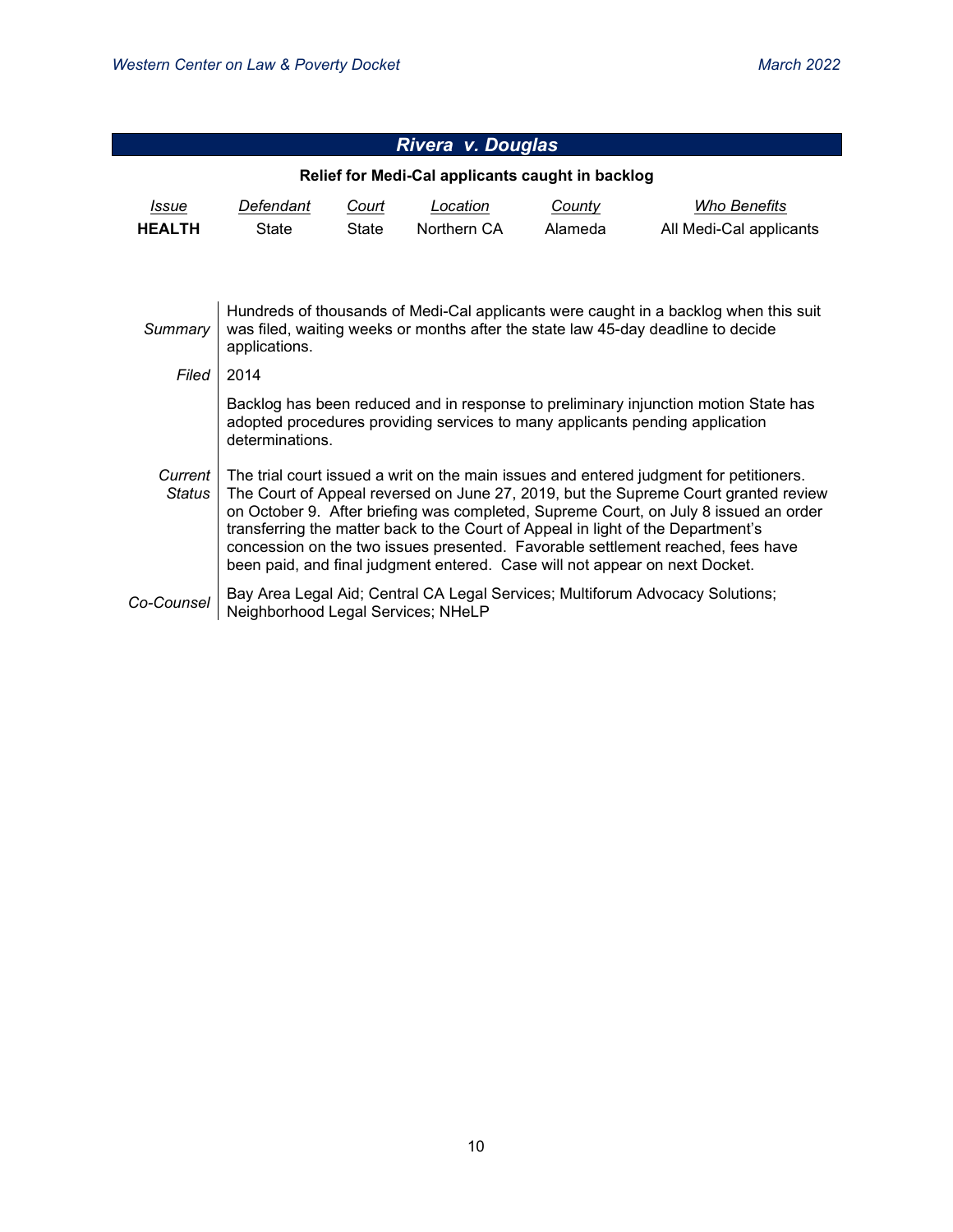| Rogel v. City of Lynwood |                                                                                                                                                                                                                                                                                                                                                                                                                                                                                                               |                              |                                          |                              |                                                                                  |  |  |  |
|--------------------------|---------------------------------------------------------------------------------------------------------------------------------------------------------------------------------------------------------------------------------------------------------------------------------------------------------------------------------------------------------------------------------------------------------------------------------------------------------------------------------------------------------------|------------------------------|------------------------------------------|------------------------------|----------------------------------------------------------------------------------|--|--|--|
|                          |                                                                                                                                                                                                                                                                                                                                                                                                                                                                                                               |                              | Affordable housing; attorneys' fee claim |                              |                                                                                  |  |  |  |
| Issue<br><b>HOUSING</b>  | Defendant<br>City                                                                                                                                                                                                                                                                                                                                                                                                                                                                                             | <u>Court</u><br><b>State</b> | Location<br>Southern<br>CA               | <b>County</b><br>Los Angeles | <b>Who Benefits</b><br>Low Income tenants in<br>Lynwood                          |  |  |  |
| Summary                  | Plaintiffs won a major affordable housing settlement against the Lynwood<br>Redevelopment Agency and then moved for attorneys' fees. The trial court (Los<br>Angeles Superior Court) granted the motion, and then reduced the fees by 80%<br>because of its view that in light of the Agency's limited resources the money could<br>better be spent in Lynwood. The reduction was also based in part on the pro bono<br>representation of plaintiffs and some garden variety criticisms of the hours claimed. |                              |                                          |                              |                                                                                  |  |  |  |
| Filed                    | 2010                                                                                                                                                                                                                                                                                                                                                                                                                                                                                                          |                              |                                          |                              |                                                                                  |  |  |  |
| Current<br><b>Status</b> | The Court of Appeal reversed in a published opinion.  Plaintiffs' counsel are also<br>actively monitoring implementation of the settlement agreement, with regular court<br>appearances. There was final judgment on the merits and parties reached agreement<br>on fees. But Department of Finance refused to recognize payment of fees as an<br>enforceable obligation of the defendant Redevelopment Agency, which triggered<br>separate litigation. See Rogel v. Department of Finance below.             |                              |                                          |                              |                                                                                  |  |  |  |
|                          | After Rogel v. Department of Finance was settled, Finance approved payment of the fee<br>award, but the Successor Agency did not seek payment of the amounts owed on the<br>merits. After threats of further litigation, payments have begun. As payments are in<br>multi-year installments, case will remain on Docket.                                                                                                                                                                                      |                              |                                          |                              |                                                                                  |  |  |  |
| Co-Counsel               | <b>Myers</b>                                                                                                                                                                                                                                                                                                                                                                                                                                                                                                  |                              |                                          |                              | Public Interest Law Project; Public Counsel; Gibson, Dun & Crutcher; O'Melveny & |  |  |  |

# *SCRHA v. County of San Diego*

| Defense of eviction moratorium |           |         |                |           |                   |
|--------------------------------|-----------|---------|----------------|-----------|-------------------|
| Issue                          | Defendant | Court   | Location       | County    | Who Benefits      |
| Housing                        | Other     | Federal | Southern<br>CА | San Diego | San Diego tenants |

|         | An apartment owners' association has sued to challenge a San Diego County ordinance<br>Summary $\vert$ that bans most evictions during the pandemic. A tenants rights organization seeks to<br>defend the ordinance.                                        |
|---------|-------------------------------------------------------------------------------------------------------------------------------------------------------------------------------------------------------------------------------------------------------------|
| Filed   | 2021                                                                                                                                                                                                                                                        |
| Current | Intervention granted, TRO denied, and preliminary injunction denied. Plaintiffs have<br>Status   appealed, with briefing and oral argument completed. Ninth Circuit issued order<br>postponing further consideration until related cases have been decided. |
|         | Co-Counsel   Legal Aid Society of San Diego; Susman Godfrey                                                                                                                                                                                                 |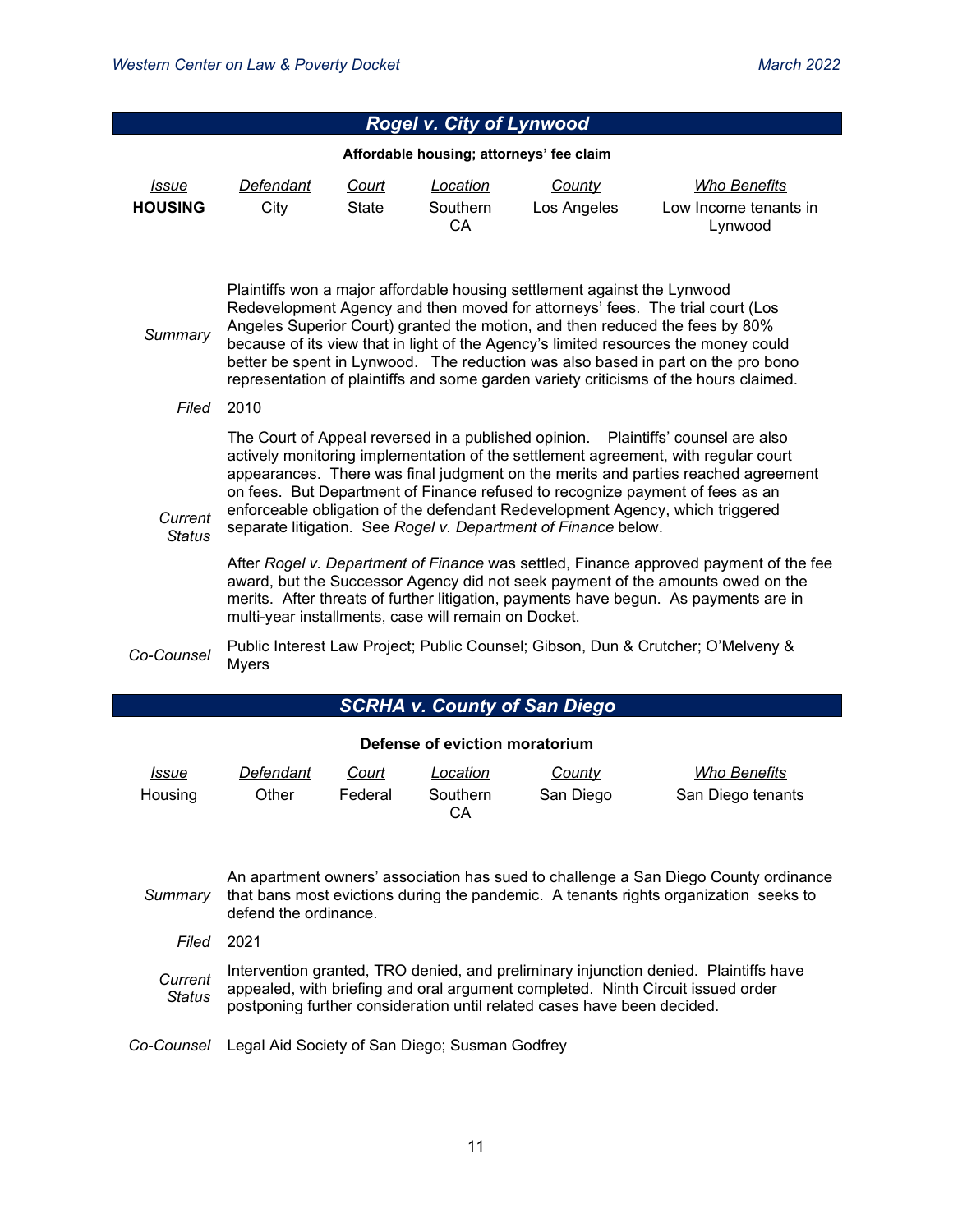| Soza v. Lightbourne              |                                                                                                                                                                                                                                                 |                  |                                       |                |                                                                                       |  |  |  |
|----------------------------------|-------------------------------------------------------------------------------------------------------------------------------------------------------------------------------------------------------------------------------------------------|------------------|---------------------------------------|----------------|---------------------------------------------------------------------------------------|--|--|--|
|                                  | Refusal to reimburse food stamp recipients when benefits stolen electronically                                                                                                                                                                  |                  |                                       |                |                                                                                       |  |  |  |
| <i>Issue</i>                     | Defendant<br>County<br><b>Who Benefits</b><br>Court<br>Location                                                                                                                                                                                 |                  |                                       |                |                                                                                       |  |  |  |
| <b>PUBLIC</b><br><b>BENEFITS</b> | <b>State</b>                                                                                                                                                                                                                                    | State            | Southern<br>CA                        | Los Angeles    | CalFresh recipients whose<br>benefits may be stolen                                   |  |  |  |
| Summary                          | Petitioners had their welfare and CalFresh food stamp benefits electronically stolen<br>while their benefit cards remained in their physical possession. State reimbursed loss<br>of cash benefits, but refused to reimburse for CalFresh loss. |                  |                                       |                |                                                                                       |  |  |  |
| Filed                            | 2017                                                                                                                                                                                                                                            |                  |                                       |                |                                                                                       |  |  |  |
| Current<br><b>Status</b>         | Trial court denied writ and petitioners appealed. Court of Appeal reversed in published<br>opinion. Judgment and writ issued. Fee award successfully negotiated, with payment<br>awaiting.                                                      |                  |                                       |                |                                                                                       |  |  |  |
|                                  | Legal Aid Foundation of Los Angeles<br>Co-Counsel                                                                                                                                                                                               |                  |                                       |                |                                                                                       |  |  |  |
|                                  |                                                                                                                                                                                                                                                 |                  | <b>Speed v. First Class Capital</b>   |                |                                                                                       |  |  |  |
|                                  |                                                                                                                                                                                                                                                 |                  | Defense of anti-price gouging statute |                |                                                                                       |  |  |  |
| Issue<br><b>HOUSING</b>          | Defendant<br>Other                                                                                                                                                                                                                              | Court<br>Federal | Location<br>Northern CA               | County<br>Lake | <b>Who Benefits</b><br>Mobilehome residents and<br>price-gouging victims<br>statewide |  |  |  |

| Summary                  | Despite a statutory prohibition against raising prices more than 10% during a declared<br>emergency, a mobilehome park owner raised rents up to 73% and then, when sued,<br>removed the case to federal court, and moved to dismiss, arguing that the anti-pric-<br>gouging statute, Penal Code § 396, is unconstitutional. |
|--------------------------|-----------------------------------------------------------------------------------------------------------------------------------------------------------------------------------------------------------------------------------------------------------------------------------------------------------------------------|
| Filed                    | 2021                                                                                                                                                                                                                                                                                                                        |
| Current<br><i>Status</i> | Following briefing and argument on motion to dismiss, federal court on its own motion<br>remanded to state court. Settlement negotiations and discovery ongoing.                                                                                                                                                            |
|                          | Co-Counsel   Legal Services of Northern California                                                                                                                                                                                                                                                                          |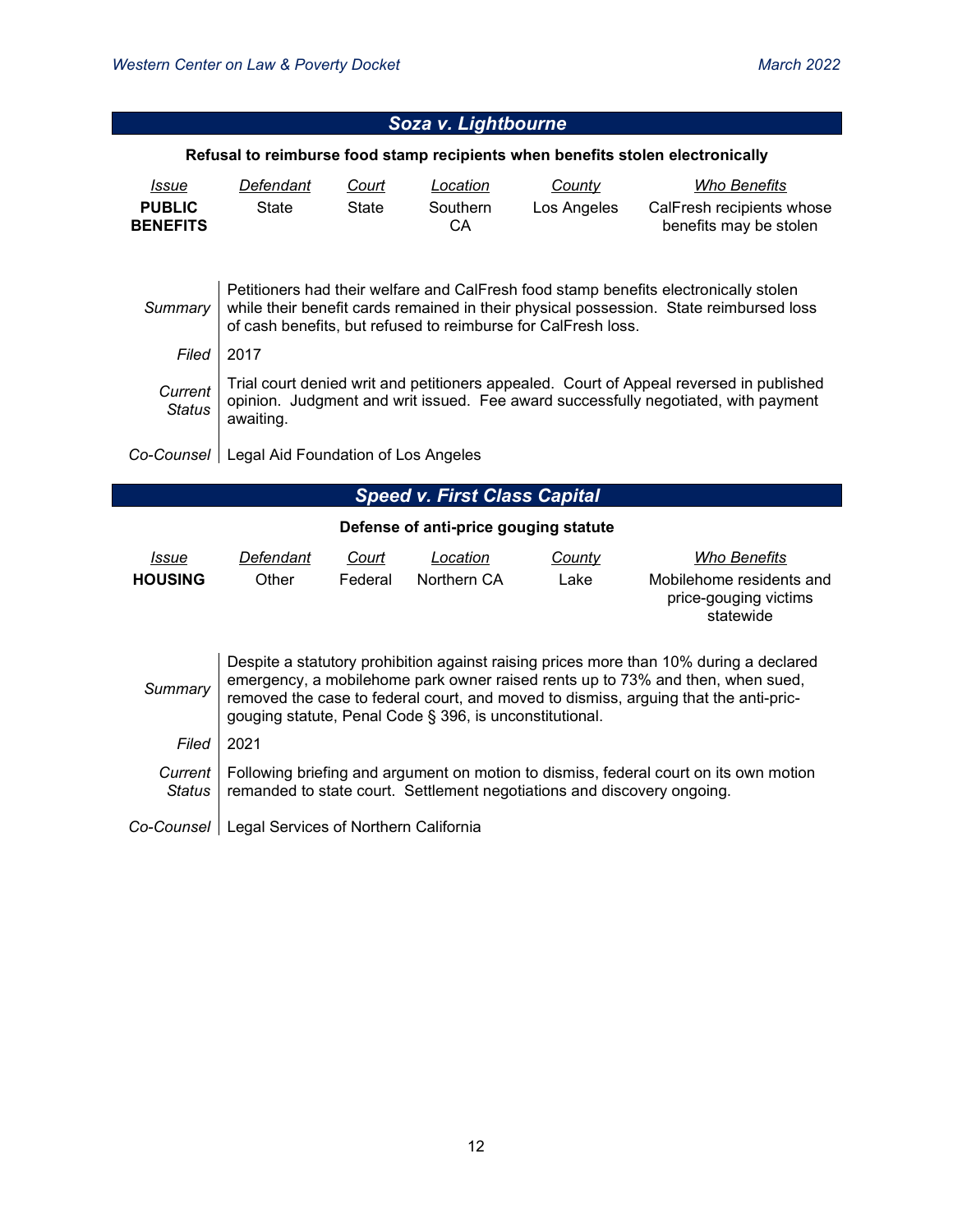| Venice Town Council v. City of Los Angeles |                                                                                                                                                                                                       |                |                                    |                                                              |                                                            |  |  |
|--------------------------------------------|-------------------------------------------------------------------------------------------------------------------------------------------------------------------------------------------------------|----------------|------------------------------------|--------------------------------------------------------------|------------------------------------------------------------|--|--|
|                                            |                                                                                                                                                                                                       |                | Affordable housing in Coastal Zone |                                                              |                                                            |  |  |
| Issue<br><b>HOUSING</b>                    | Defendant<br>City<br>Other                                                                                                                                                                            | Court<br>State | Location<br>Southern<br>CA.        | County<br>Los Angeles                                        | <b>Who Benefits</b><br>Low income renters in<br>California |  |  |
| Summary                                    | This suit resulted in an appellate victory and later a comprehensive settlement<br>guaranteeing enforcement of the Mello Act, which preserves affordable housing in the<br>Coastal Zone.              |                |                                    |                                                              |                                                            |  |  |
| Filed                                      | 1995                                                                                                                                                                                                  |                |                                    |                                                              |                                                            |  |  |
| Current<br><b>Status</b>                   | Plaintiffs' counsel negotiated a settlement which will require a major development to<br>include affordable housing, as required by the Venice Town Council settlement. Some<br>monitoring continues. |                |                                    |                                                              |                                                            |  |  |
| Co-Counsel                                 |                                                                                                                                                                                                       |                |                                    | Legal Aid Foundation of Los Angeles; McDermott, Will & Emory |                                                            |  |  |

# *Warren v. City of Chico*

### **Challenge to ordinances criminalizing homelessness**

| <u> Issue</u>  | Defendant | Court   | Location    | County       | Who Benefits             |
|----------------|-----------|---------|-------------|--------------|--------------------------|
| <b>HOUSING</b> | Citv      | Federal | Northern CA | <b>Butte</b> | Unhoused people in Chico |
|                |           |         |             |              | and elsewhere            |

| Summary             | Chico ordinances prohibit camping or sleeping in public places; and require confiscation<br>of properly perceived as worth less than \$100. This conflicts with controlling Ninth<br>Circuit precedent. |
|---------------------|---------------------------------------------------------------------------------------------------------------------------------------------------------------------------------------------------------|
| Filed               | 2021                                                                                                                                                                                                    |
| Current I<br>Status | District court issued TRO, and later a preliminary injunction. Settlement was reached,<br>including attorneys' fees, which have been paid. Implementation work continues                                |
| Co-Counsel          | Legal Services of Northern California                                                                                                                                                                   |